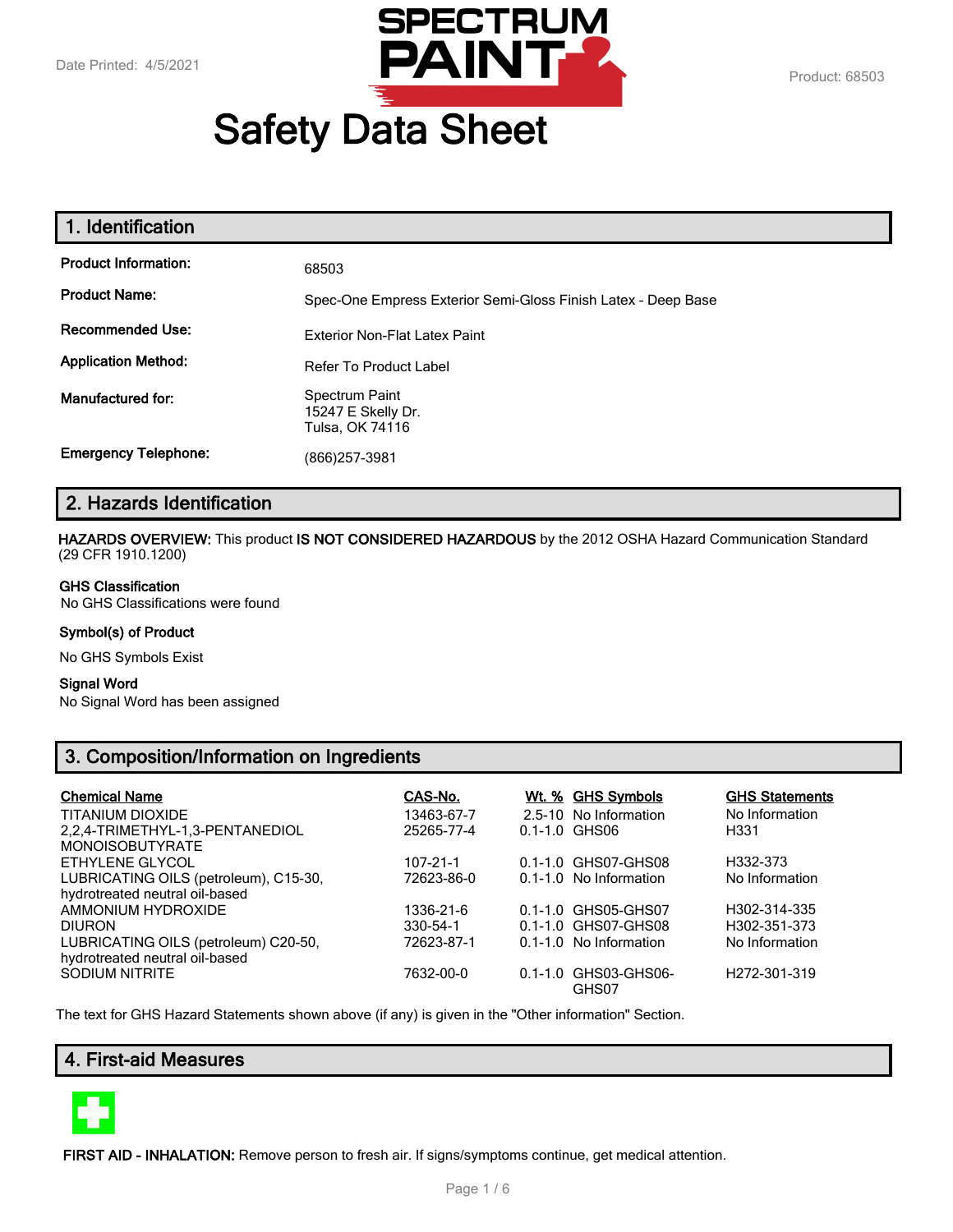**FIRST AID - SKIN CONTACT:** WASH WITH SOAP AND WATER. REMOVE CONTAMINATED CLOTHING AND CLEAN BEFORE REUSE.

**FIRST AID - EYE CONTACT:** FLUSH EYES WITH WATER FOR AT LEAST 15 MINUTES. GET MEDICAL HELP IF IRRITATION PERSISTS.

**FIRST AID - INGESTION:** Due to possible aspiration into the lungs, DO NOT induce vomiting if ingested. Have the victim drink 8 to 10 ounces (240 - 300 ml) of water to dilute the material in the stomach. If vomiting occurs naturally, have the victim lean forward to reduce the risk of aspiration. Consult a physician immediately.

# **5. Fire-fighting Measures**

**UNUSUAL FIRE AND EXPLOSION HAZARDS:** Container may rupture on heating.

**SPECIAL FIREFIGHTING PROCEDURES:** Use a self-contained breathing apparatus with full facepiece operated in pressuredemand or other positive pressure mode. USE WATER SPRAY TO COOL FIRE EXPOSED CONTAINERS.

**EXTINGUISHING MEDIA:** Alcohol Foam, Carbon Dioxide, Dry Chemical, Foam, Water Fog

#### **6. Accidental Release Measures**

**ENVIRONMENTAL PRECAUTIONS:** No Information

**STEPS TO BE TAKEN IN CASE MATERIAL IS RELEASED OR SPILLED:** ISOLATE HAZARD AREA AND KEEP UNNECESSARY PEOPLE AWAY. DO NOT ALLOW THE LIQUID TO ENTER INTO ANY SEWERS, ONTO THE GROUND OR INTO ANY BODY OF WATER. FOR LARGE SPILLS, USE A DIKE AND PUMP INTO APPROPRIATE CONTAINERS. SMALL SPILLS, DILUTE WITH WATER AND RECOVER OR USE NON-COMBUSTIBLE ABSORBENT MATERIAL AND SHOVEL INTO WASTE CONTAINERS.

## **7. Handling and Storage**



**HANDLING:** KEEP FROM FREEZING.

**STORAGE:** Store in a cool dry area. KEEP OUT OF REACH OF CHILDREN.

#### **8. Exposure Controls/Personal Protection**

| Ingredients with Occupational Exposure Limits                                   |                      |                       |                          |                         |
|---------------------------------------------------------------------------------|----------------------|-----------------------|--------------------------|-------------------------|
| <b>Chemical Name</b>                                                            | <b>ACGIH TLV-TWA</b> | <b>ACGIH-TLV STEL</b> | <b>OSHA PEL-TWA</b>      | <b>OSHA PEL-CEILING</b> |
| <b>TITANIUM DIOXIDE</b>                                                         | 10 mg/m $3$          | N.E.                  | 15 mg/m3 (Total<br>dust) | N.E.                    |
| 2.2.4-TRIMETHYL-1.3-PENTANEDIOL<br><b>MONOISOBUTYRATE</b>                       | N.E.                 | N.E.                  | N.E.                     | N.E.                    |
| ETHYLENE GLYCOL                                                                 | 50 ppm               | N.E.                  | N.E.                     | 100 mg/m $3$            |
| LUBRICATING OILS (petroleum), C15-30, 5 mg/m3<br>hydrotreated neutral oil-based |                      | $10 \text{ mg/m}$     | $5 \text{ mg/m}$         | N.E.                    |
| AMMONIUM HYDROXIDE                                                              | 25ppm                | 35 ppm                | N.E.                     | N.E.                    |
| <b>DIURON</b>                                                                   | 10 mg/m $3/8$ hrs    | N.E.                  | 10 mg/m $3/10$ hrs       | N.E.                    |
| LUBRICATING OILS (petroleum) C20-50, 5 mg/m3<br>hydrotreated neutral oil-based  |                      | 10 mg/m $3$           | $5 \text{ mg/m}$         | N.E.                    |
| <b>SODIUM NITRITE</b>                                                           | N.E.                 | N.E.                  | N.E.                     | N.E.                    |

**Further Advice: MEL = Maximum Exposure Limit OES = Occupational Exposure Standard SUP = Supplier's Recommendation Sk = Skin Sensitizer N.E. = Not Established**

#### **Personal Protection**



**RESPIRATORY PROTECTION:** In order to avoid inhalation of spray-mist and sanding dust, all spraying and sanding must be done wearing adequate respirator.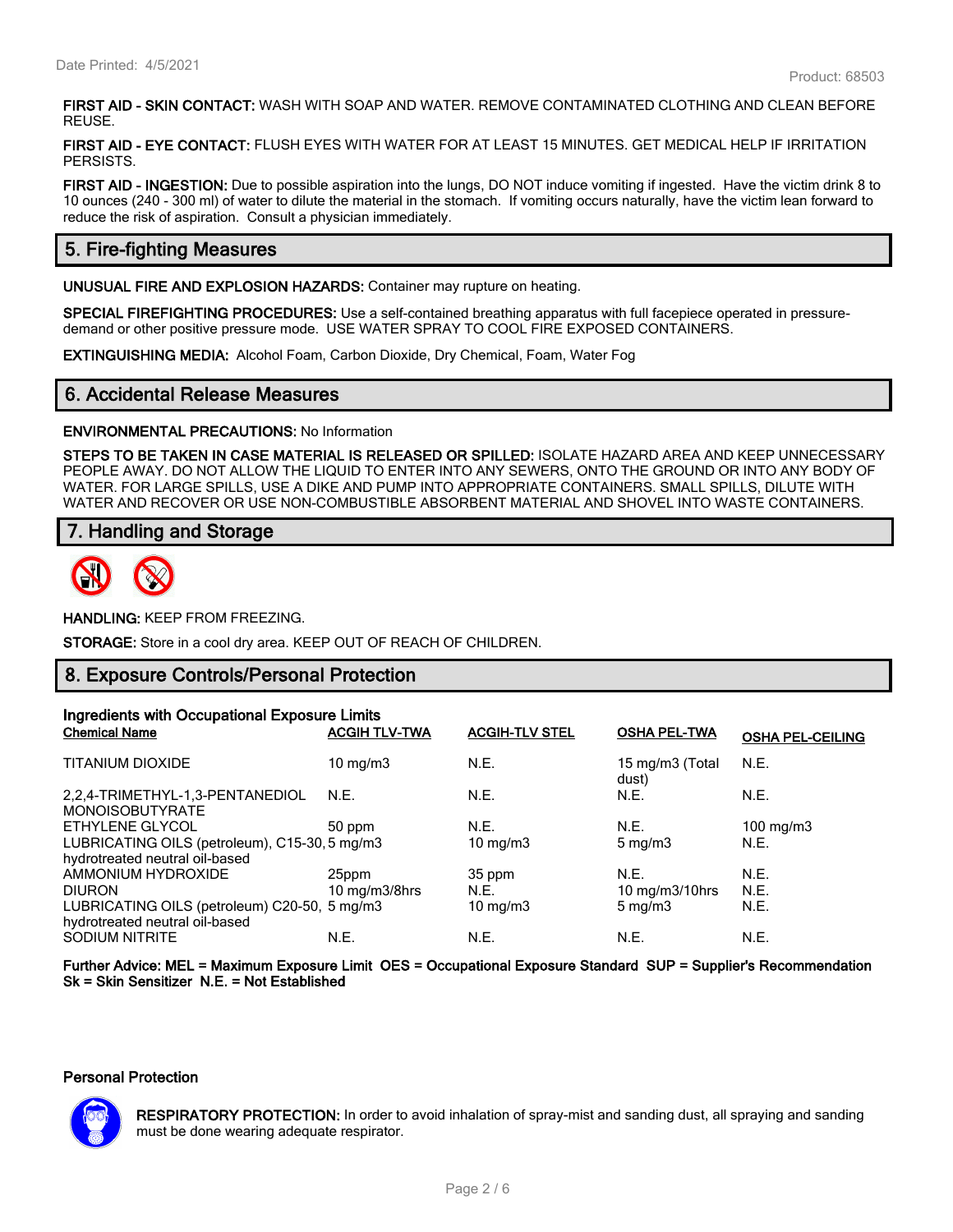

**SKIN PROTECTION:** Sensitive individuals should wear gloves to prevent repeated contact.



**EYE PROTECTION:** Safety glasses with side-shields



**OTHER PROTECTIVE EQUIPMENT:** No Information



**HYGIENIC PRACTICES:** Wash hands before eating, drinking, or smoking.

# **9. Physical and Chemical Properties**

| Appearance:<br>Odor:<br>Density, Ib/gal:<br>Freeze Point, °C:<br><b>Solubility in Water:</b><br>Decomposition temperature, °C | Thick Liguid<br>Slight Ammonia Odor<br>$8.80 - 9.20$<br>No Information<br>No Information<br>No Information | <b>Physical State:</b><br><b>Odor Threshold:</b><br>pH:<br>Viscosity:<br>Partition Coefficient, n-octanol/<br>water: | Liguid<br>No Information<br>No Information<br>No Information<br>No Information |
|-------------------------------------------------------------------------------------------------------------------------------|------------------------------------------------------------------------------------------------------------|----------------------------------------------------------------------------------------------------------------------|--------------------------------------------------------------------------------|
| Boiling Range, °C:                                                                                                            | $98 - 104$                                                                                                 | <b>Explosive Limits, %:</b>                                                                                          | N/A                                                                            |
| Combustibility:                                                                                                               | Does Not Support Combustion                                                                                | Flash Point, °C:                                                                                                     | Not Applicable                                                                 |
| <b>Evaporation Rate:</b>                                                                                                      | Slower Than Ether                                                                                          | Auto-Ignition Temperature, °C                                                                                        | No Information                                                                 |
| <b>Vapor Density:</b>                                                                                                         | Lighter Than Air                                                                                           | Vapor Pressure, mmHg:                                                                                                | No Information                                                                 |

(See "Other information" Section for abbreviation legend)

# **10. Stability and Reactivity**

**STABILITY:** THIS MATERIAL IS STABLE UNDER NORMAL STORAGE AND HANDLING CONDITIONS.

**CONDITIONS TO AVOID:** AVOID HIGH TEMPERATURES AND FREEZING.

**INCOMPATIBILITY:** No Information

**HAZARDOUS DECOMPOSITION PRODUCTS:** MAY GENERATE TOXIC OR IRRITATING COMBUSTION PRODUCTS. MAY GENERATE CARBON MONOXIDE GAS.

# **11. Toxicological Information**



**Practical Experiences**

**EFFECT OF OVEREXPOSURE - INHALATION:** Inhalation may cause irritation to the respiratory tract (nose, mouth, mucous membranes).

**EFFECT OF OVEREXPOSURE - SKIN CONTACT:** PROLONGED OR REPEATED CONTACT MAY CAUSE IRRITATION.

**EFFECT OF OVEREXPOSURE - EYE CONTACT:** MILD EYE IRRITANT.

**EFFECT OF OVEREXPOSURE - INGESTION:** May be harmful if swallowed. May cause gastrointestinal disturbance.

**EFFECT OF OVEREXPOSURE - CHRONIC HAZARDS:** No Information

**CARCINOGENICITY:** No Information

**PRIMARY ROUTE(S) OF ENTRY:** Eye Contact, Ingestion, Inhalation, Skin Contact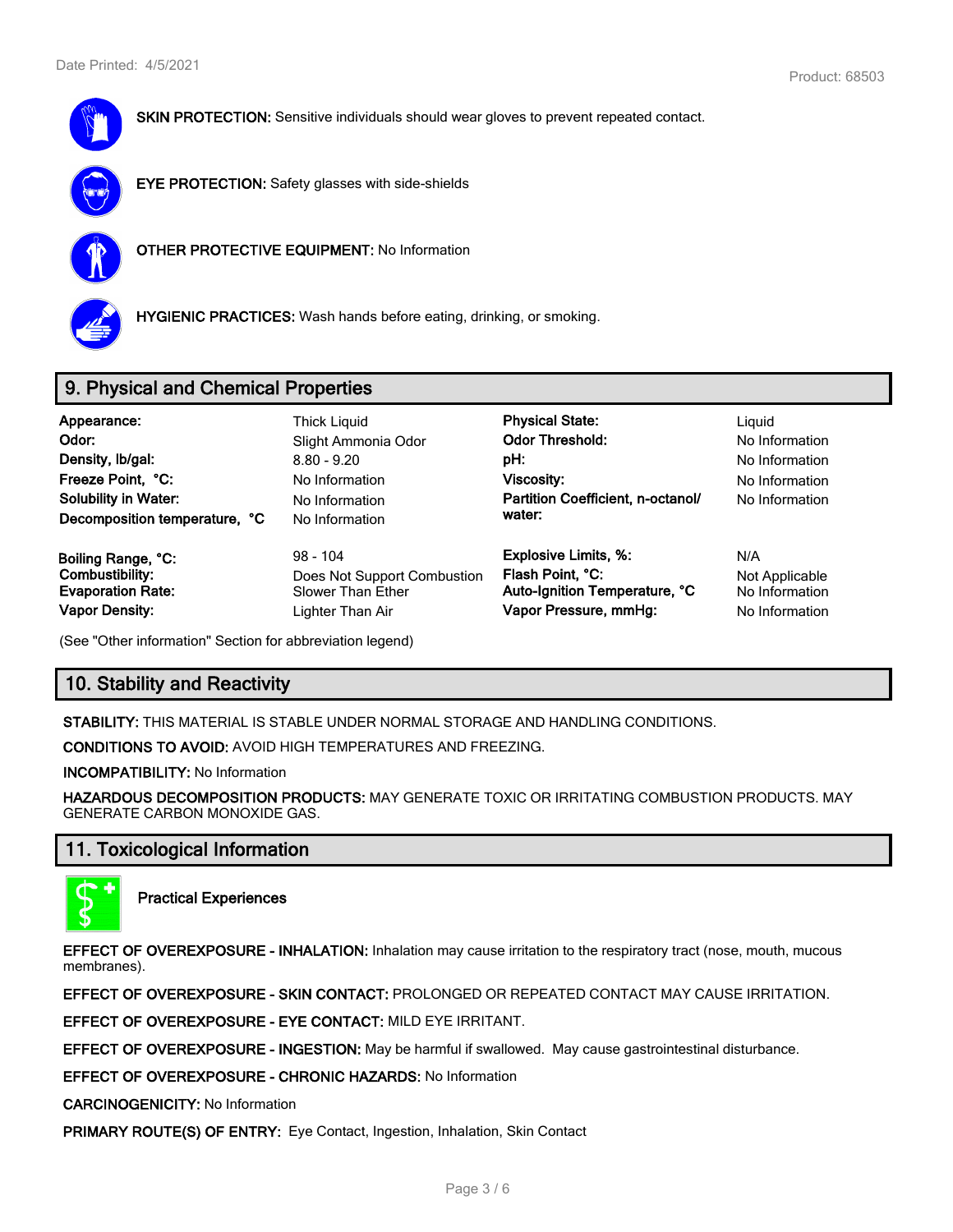## **Acute Toxicity Values**

## **The acute effects of this product have not been tested. Data on individual components are tabulated below**

| CAS-No.<br>13463-67-7 | <b>Chemical Name</b><br>TITANIUM DIOXIDE                  | Oral LD50<br>$> 5,000$ mg/kg (Rat) | Dermal LD50<br>$> 10,000$ mg/kg<br>(Rabbit) | Vapor LC50<br>$>20$ mg/L  |
|-----------------------|-----------------------------------------------------------|------------------------------------|---------------------------------------------|---------------------------|
| 25265-77-4            | 2,2,4-TRIMETHYL-1,3-PENTANEDIOL<br><b>MONOISOBUTYRATE</b> | 6,500 mg/kg (Rat)                  | > 15,200 mg/kg<br>(Rabbit)                  | $>$ 3.55 mg/L, 6 hr (Rat) |
| $107 - 21 - 1$        | ETHYLENE GLYCOL                                           | 4,700 mg/kg (Rat)                  | 10,626 mg/kg (Rabbit) > 20 mg/L             |                           |
| 1336-21-6             | AMMONIUM HYDROXIDE                                        | 350 mg/kg (Rat)                    | N.I.                                        | N.I.                      |
| 7632-00-0             | SODIUM NITRITE                                            | 157.9 mg/kg (Rat)                  | N.I.                                        | N.I.                      |

N.I. = No Information

# **12. Ecological Information**

#### **ECOLOGICAL INFORMATION:** No Information

## **13. Disposal Information**



**Product**

**DISPOSAL METHOD:** DO NOT DUMP INTO ANY SEWERS, ON THE GROUND, OR INTO ANY BODY OF WATER. ALL DISPOSAL METHODS MUST BE IN COMPLIANCE WITH ALL FEDERAL, STATE/PROVINCIAL, AND LOCAL LAWS AND REGULATIONS.

**STEPS TO BE TAKEN IN CASE MATERIAL IS RELEASED OR SPILLED:** ISOLATE HAZARD AREA AND KEEP UNNECESSARY PEOPLE AWAY. DO NOT ALLOW THE LIQUID TO ENTER INTO ANY SEWERS, ONTO THE GROUND OR INTO ANY BODY OF WATER. FOR LARGE SPILLS, USE A DIKE AND PUMP INTO APPROPRIATE CONTAINERS. SMALL SPILLS, DILUTE WITH WATER AND RECOVER OR USE NON-COMBUSTIBLE ABSORBENT MATERIAL AND SHOVEL INTO WASTE CONTAINERS.

| 14. Transport Information                           |               |                          |                |  |
|-----------------------------------------------------|---------------|--------------------------|----------------|--|
| SPECIAL TRANSPORT PRECAUTIONS: Not Regulated by DOT |               |                          |                |  |
| <b>DOT Proper Shipping Name:</b>                    | Not Regulated | <b>Packing Group:</b>    | Not Regulated  |  |
|                                                     |               | <b>Hazard SubClass:</b>  | Not Regulated  |  |
| <b>DOT Technical Name:</b>                          | Not Regulated | Resp. Guide Page:        | No Information |  |
|                                                     |               | <b>DOT UN/NA Number:</b> | Not Regulated  |  |

**DOT Hazard Class:** Not Regulated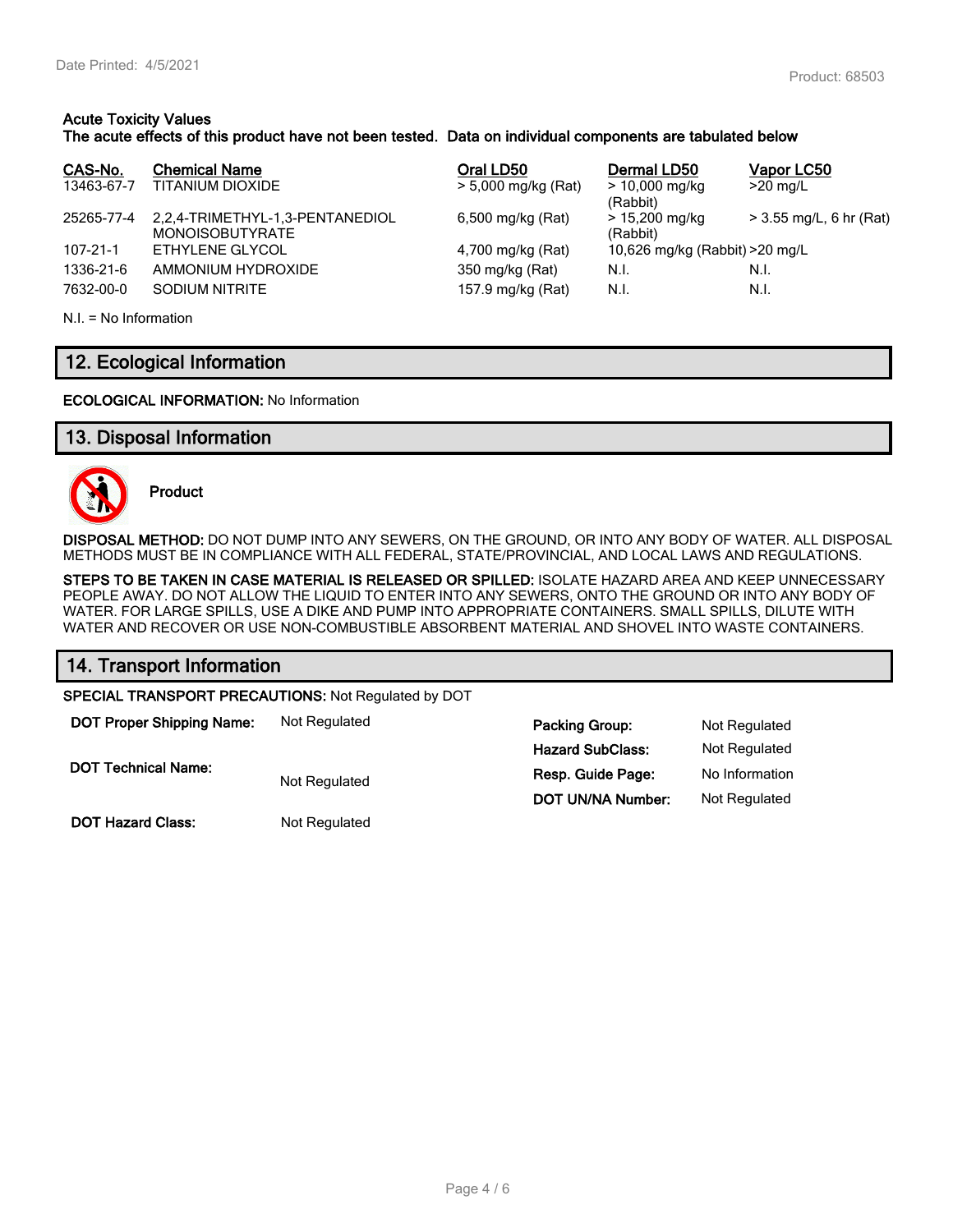# **15. Regulatory Information**

## **U.S. Federal Regulations:**

#### **CERCLA - SARA Hazard Category**

This product has been reviewed according to the EPA 'Hazard Categories' promulgated under Sections 311 and 312 of the Superfund Amendment and Reauthorization Act of 1986 (SARA Title III) and is considered, under applicable definitions, to meet the following categories:

None Known

#### **SARA SECTION 313:**

This product contains the following substances subject to the reporting requirements of Section 313 of Title III of the Superfund Amendment and Reauthorization Act of 1986 and 40 CFR part 372:

#### **Chemical Name CAS-No.**

AMMONIUM HYDROXIDE 1336-21-6

## **TOXIC SUBSTANCES CONTROL ACT:**

This product contains the following chemical substances subject to the reporting requirements of TSCA 12(B) if exported from the United States:

No TSCA components exist in this product.

# **U.S. State Regulations: NEW JERSEY RIGHT-TO-KNOW:**

The following materials are non-hazardous, but are among the top five components in this product.

| <b>Chemical Name</b>   |  |
|------------------------|--|
| <b>WATFR</b>           |  |
| <b>ACRYLIC POLYMER</b> |  |

## **PENNSYLVANIA RIGHT-TO-KNOW**

The following non-hazardous ingredients are present in the product at greater than 3%.

**Chemical Name CAS-No.** ACRYLIC POLYMER **Proprietary** Proprietary

## **International Regulations: As follows -**

#### **CANADIAN WHMIS:**

This MSDS has been prepared in compliance with Controlled Product Regulations except for the use of the 16 headings.

**WHMIS Class** No Information

WATER 7732-18-5

**Chemical Name CAS-No.** WATER 7732-18-5 Proprietary